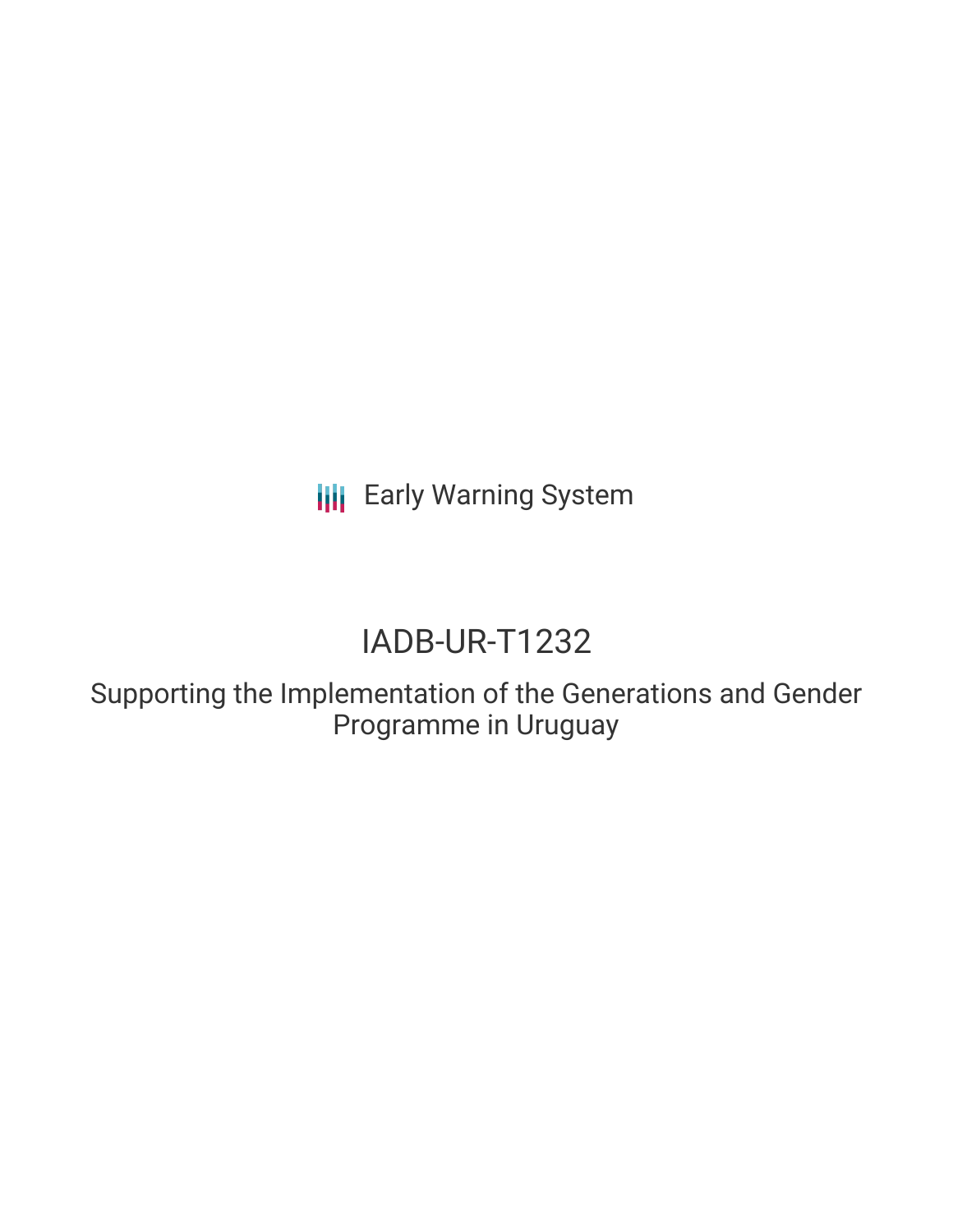

## Early Warning System Supporting the Implementation of the Generations and Gender Programme in Uruguay

## **Quick Facts**

| <b>Countries</b>               | Uruguay                                     |
|--------------------------------|---------------------------------------------|
| <b>Specific Location</b>       | Uninformed                                  |
| <b>Financial Institutions</b>  | Inter-American Development Bank (IADB)      |
| <b>Status</b>                  | Proposed                                    |
| <b>Bank Risk Rating</b>        | U                                           |
| <b>Borrower</b>                | Goverment of Uruguay                        |
| <b>Sectors</b>                 | Education and Health, Technical Cooperation |
| <b>Investment Type(s)</b>      | <b>Advisory Services</b>                    |
| <b>Investment Amount (USD)</b> | \$0.07 million                              |
| <b>Project Cost (USD)</b>      | $$0.08$ million                             |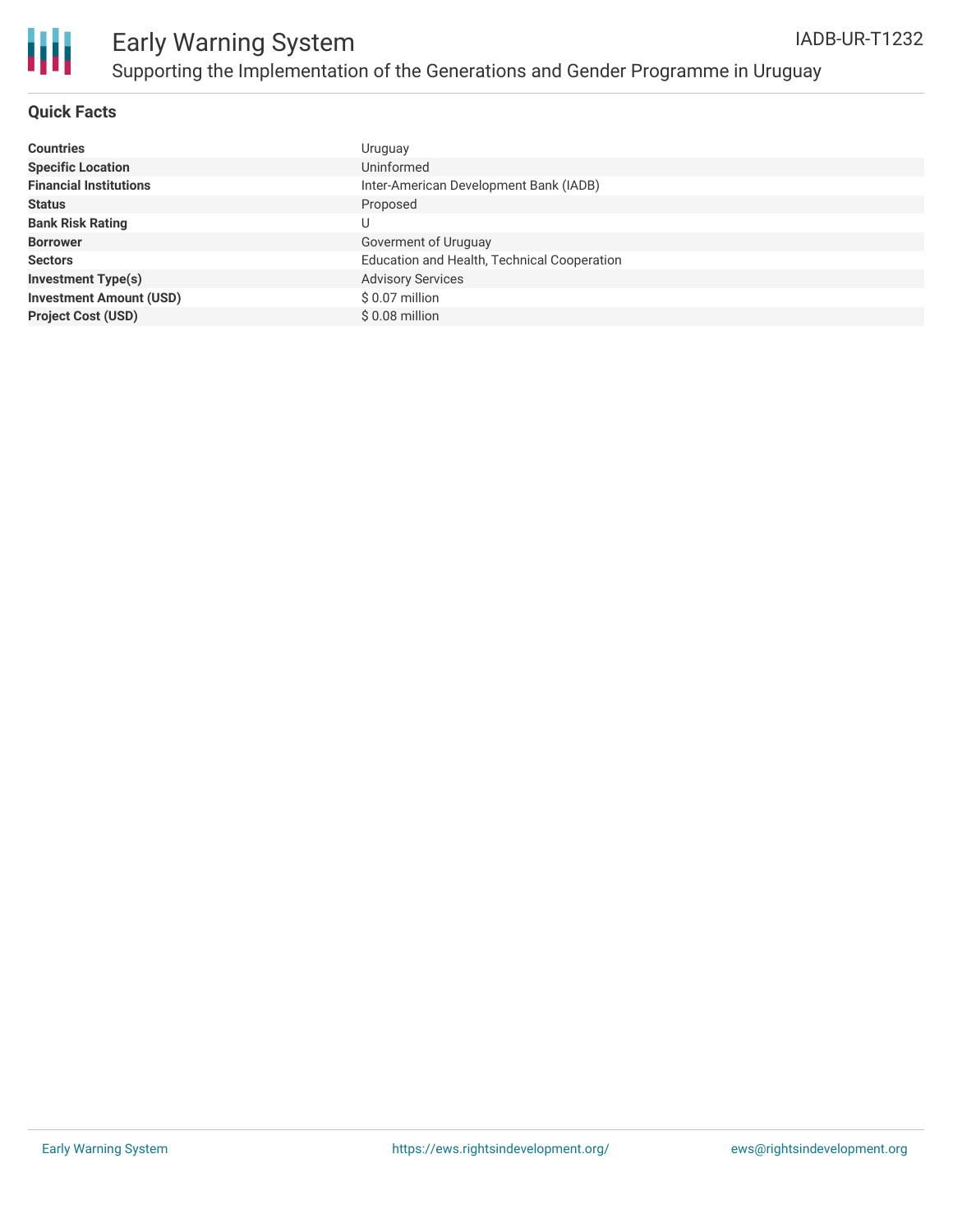

## **Project Description**

The objective of the TC is to inform the design of social, educational and labor policies, based on a better understanding of the evolution of the relations between the reproductive, family, educational and labor trajectories of the Uruguayan population.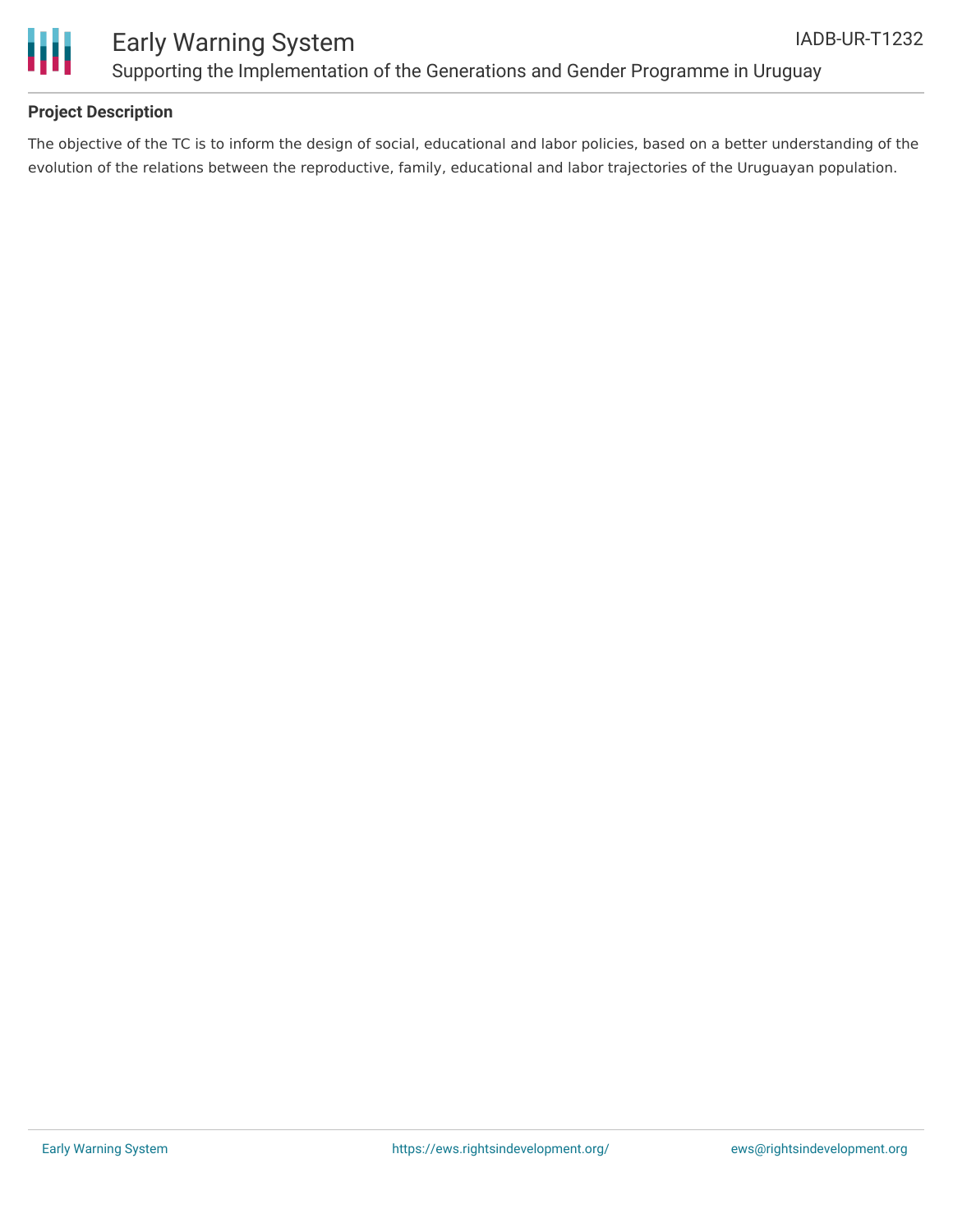

# Ш

## Early Warning System Supporting the Implementation of the Generations and Gender Programme in Uruguay

## **Investment Description**

• Inter-American Development Bank (IADB)